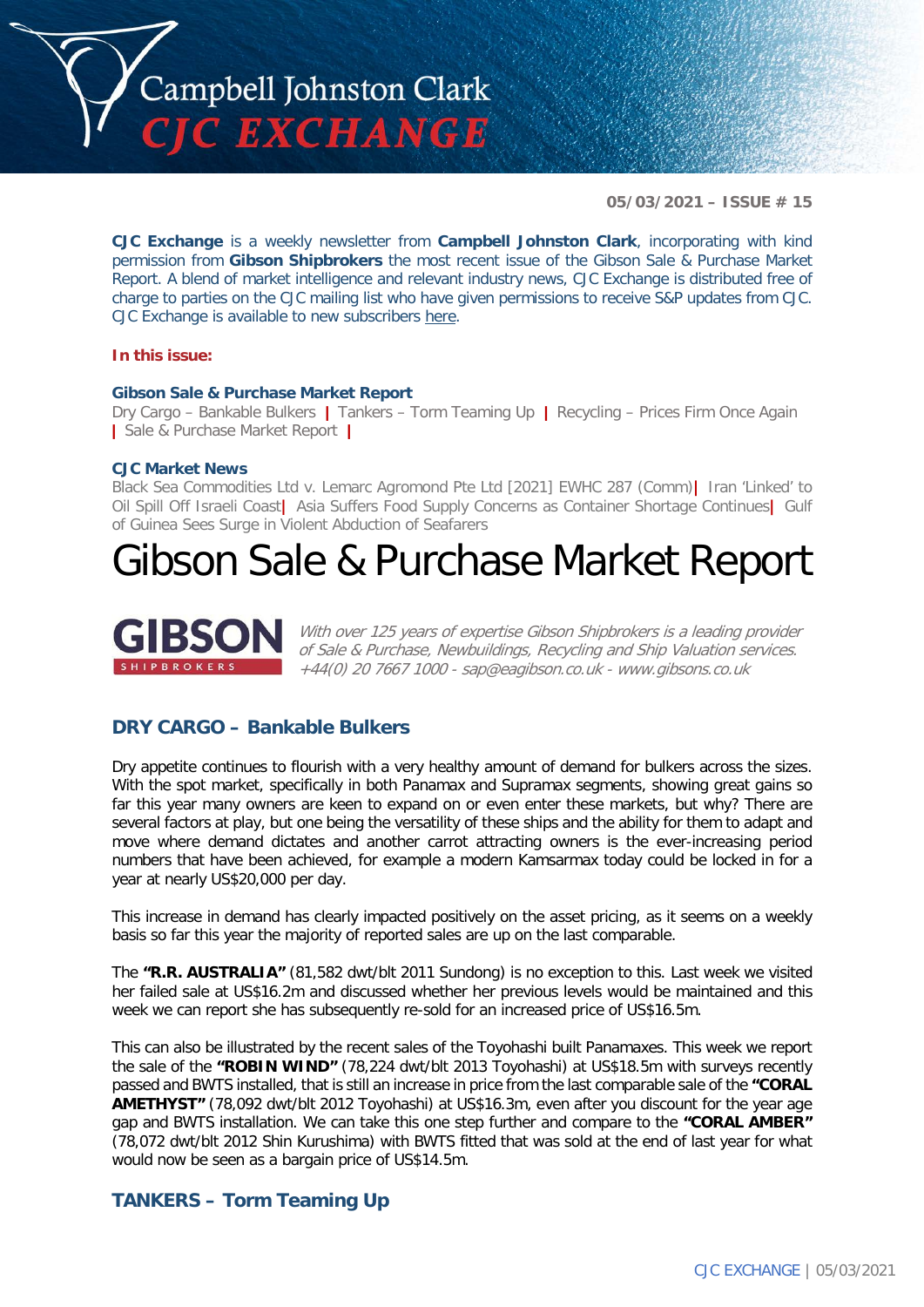

Torm has taken advantage of the low markets and reduced values to buy up a fleet of IMO 2 MR2s from their compatriots Team Tankers. The deal is reported to be of total value of around US\$148m, based on US\$82.5m in cash and the remainder in shares. There are eight vessels all built between 2007 to 2012 in Trogir.

Buying interest is still strong in the suezmax sector too and we hear that FGAS has picked up the **"MARVIN STAR"** (157,985 dwt/blt 2009 Hyundai Samho) for US\$23.5m which looks in line with 07s changing hands at US\$20m and 08s changing hands at US\$22m all within the last few months; could a bottom have been reached?

### **RECYCLING – Prices Firm Once Again**

A resurgence Pakistan and Bangladesh has seen prices improve considerably this week with some impressive fixing numbers being witnessed. A continued lack of tonnage coupled with firming demand and positive steel price improvements has meant cash buyers have stepped up their game and are competing aggressively for those few units that are being negotiated, with each sale outdoing 'last done levels'.

Sinokor has taken advantage of a hot market and disposed of two of their VLOC's which were sold for US\$473 & US\$478 respectively; just a few short days apart. With the cash buyers having the option of either Pakistan or Bangladesh as their preferred delivery, it will be interesting to see how these two braking giants fight it out to secure these vessels. With the supply of tonnage still relatively low we expect prices to remain firm in the short term, possibly longer if conditions remain positive for the industry. With both Pakistan and Bangladesh in competitive mood, Indian breakers will have to console themselves with HKC Green Recycling tonnage, which unfortunately at present seems thin on the ground.

### **Gibson Sale & Purchase Market Report**

| <b>Vessel Name</b>                         | <b>DWT</b> | <b>Built</b>         | Yard                         | <b>Buyers</b>               | Price<br>(\$/m) | <b>Notes</b>                                               |
|--------------------------------------------|------------|----------------------|------------------------------|-----------------------------|-----------------|------------------------------------------------------------|
|                                            |            | <b>BULKERS</b>       |                              |                             |                 |                                                            |
| <b>CAPE SATURN</b>                         | 175,775    | 2003                 | CSBC<br>Kaohsiung<br>(TWN)   | Chinese buyer               | 11              | DD due<br>8/21.                                            |
| R. R. AUSTRALIA                            | 81,582     | 2011                 | Sungdong<br>(KRS)            | <b>Undisclosed</b><br>buyer | 16.5            | SS psd<br>9/20, BWTS<br>fitted.                            |
| THARKEY + SHER-E-PUNJAB +<br><b>VEENUS</b> | 79,200     | $2010 + 2011 + 2011$ | <b>COSCO Dalian</b><br>(CHN) | Greek buyer                 | 30.3 en<br>bloc | Gear<br>removed.<br>$SS + BWTS$<br>psd<br>$5 + 5 + 8/21$ . |
| <b>ROBIN WIND</b>                          | 78,228     | 2013                 | Toyohashi (JPN) Panagea      |                             | 18.5            | SS psd<br>9/20. BWTS<br>fitted.<br>Waived<br>inspection.   |
| <b>GH SEABIRD</b>                          | 63,997     | 2016                 | Yangfan (CHN)                | <b>Undisclosed</b><br>buyer | 19.5            | SS due<br>8/21. BWTS<br>fitted                             |

### **S&P SALES**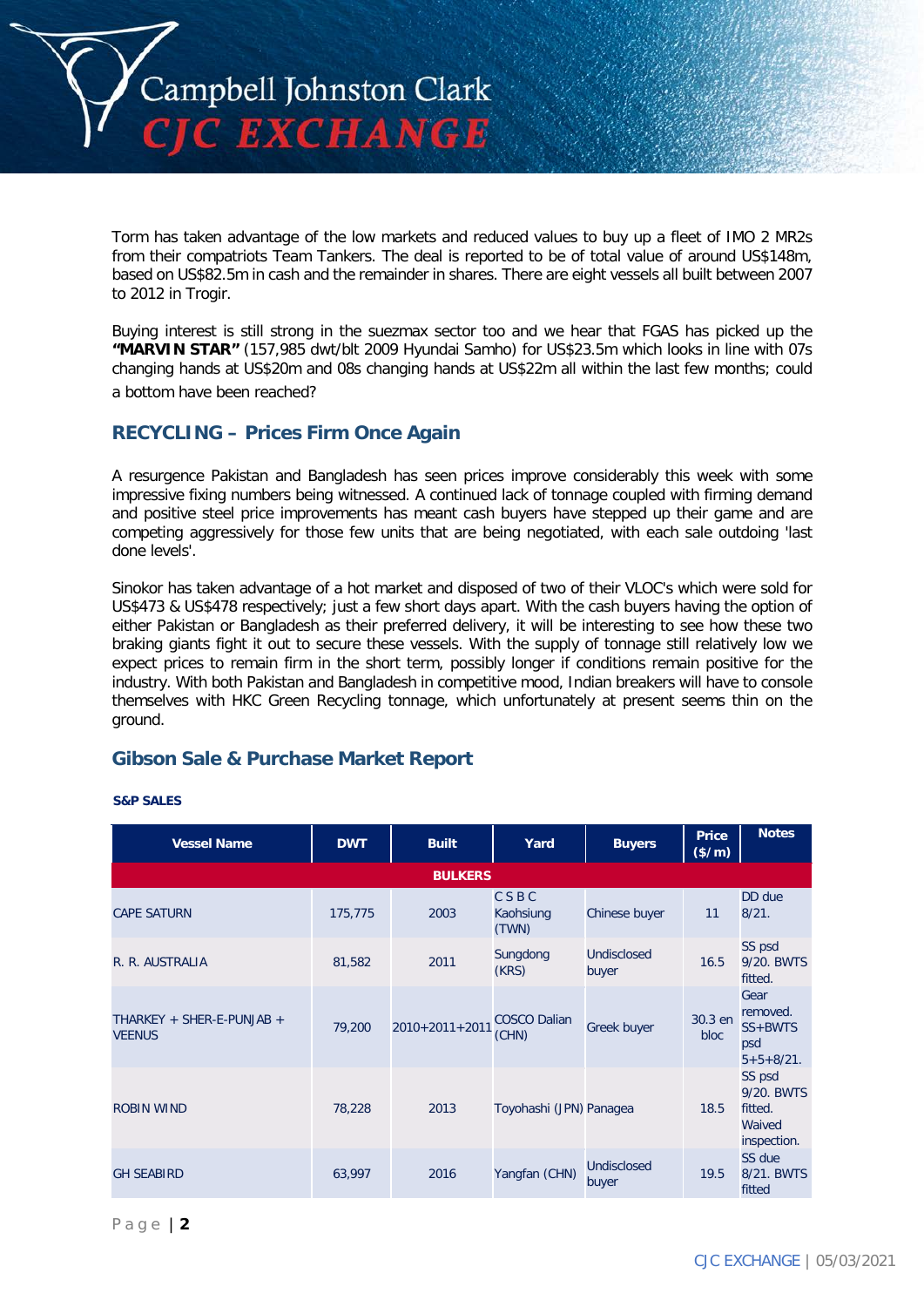# Campbell Johnston Clark<br>CJC EXCHANGE

| <b>PURE VISION</b>                                                                                                                       | 57,000                               | 2011                                                         | Qingshan (CHN) Chinese buyer |                                     | 8.85                                                      | SS+BWTS<br>due 7/21.                         |
|------------------------------------------------------------------------------------------------------------------------------------------|--------------------------------------|--------------------------------------------------------------|------------------------------|-------------------------------------|-----------------------------------------------------------|----------------------------------------------|
| <b>AQUA ATLANTIC</b>                                                                                                                     | 56,000                               | 2010                                                         | Mitsui (JPN)                 | Meghna Marine                       | 11.5                                                      | SS psd<br>5/20. No<br>BWTS.                  |
| <b>KURE HARBOUR</b>                                                                                                                      | 55,832                               | 2011                                                         | I H I (JPN)                  | Korean buyer                        | 12.5                                                      |                                              |
| <b>AVRA</b>                                                                                                                              | 53,806                               | 2004                                                         | <b>New Century</b><br>(CHN)  | Jinhui Shipping &<br>Transportation | 7.2                                                       | DD due<br>12/21. No<br>BWTS.                 |
| PAPAYIANNIS                                                                                                                              | 51,029                               | 2001                                                         | Oshima (JPN)                 | Undisclosed<br>buyer                | 5.5                                                       | SS+BWTS<br>due 3/21.                         |
| <b>ALAM SEJAHTERA</b>                                                                                                                    | 33,297                               | 2016                                                         | Shin Kochi<br>(JPN)          | Greek buyer                         | 14.9                                                      | SS due<br>5/21. BWTS<br>fitted, Eco.         |
| <b>BOLERO</b>                                                                                                                            | 25,008                               | 1997                                                         | Imabari (JPN)                | Middle Eastern<br>buyer             | 2.9                                                       | Box, open<br>hatch.                          |
|                                                                                                                                          |                                      | <b>TANKERS</b>                                               |                              |                                     |                                                           |                                              |
| <b>MARVIN STAR</b>                                                                                                                       | 157,985                              | 2009                                                         | Hyundai Samho<br>(KRS)       | <b>FGAS</b>                         | 23.5                                                      |                                              |
| <b>AEGEAN FREEDOM</b>                                                                                                                    | 106,074                              | 2003                                                         | Hyundai Ulsan<br>(KRS)       | <b>Spring Marine</b>                | 10.75                                                     | No BWTS.<br>Cap1.                            |
| TEAM ADVENTURER + TEAM<br><b>DISCOVERER</b><br>TEAM VOYAGER + TEAM LEADER<br>TEAM CAVATINA + TEAM CORRIDO<br>TEAM ALLEGRO + TEAM AMORINA | 46,000<br>46,000<br>46,000<br>46,000 | $2007 + 2008$<br>$2008 + 2009$<br>$2010 + 2011$<br>both 2012 | Trogir (CRT)                 | Torm AS                             | $148*$ en<br>bloc<br>(82.5 m)<br>cash<br>5.97m<br>shares) | $E$ poxy +<br>Zinc coated.<br>IMO II/III.    |
| <b>FSL OSAKA</b>                                                                                                                         | 45,998                               | 2007                                                         | Shin Kurushima<br>(JPN)      | Indonesian buyer                    | 11.2                                                      | Pump-room.                                   |
|                                                                                                                                          |                                      | CONTAINERS / RO-RO / REEFERS / PCC                           |                              |                                     |                                                           |                                              |
| MEDITERRANEAN BRIDGE                                                                                                                     | 102,518                              | 2011                                                         | Hyundai Samho<br>(KRS)       | <b>RCL</b>                          | 50                                                        | 8586 TEU.<br>Gearless. SS<br>psd 11/20.      |
| <b>CRETE I</b>                                                                                                                           | 85,622                               | 2009                                                         | Hyundai Ulsan<br>(KRS)       | <b>Far Eastern</b><br>buyer         | 46                                                        | 6655 TEU.<br>Gearless.                       |
| CITY OF BEIJING + 'HONGKONG +<br>'SHANGHAI                                                                                               | 34,000                               | all 2009                                                     | Xiamen (CHN)                 | Songa Container 10.5 each Declared  |                                                           | 2578 TEU.<br>Geared,<br>purchase<br>options. |
| <b>APOSTOLOS II</b>                                                                                                                      | 26,811                               | 2008                                                         | Sedef (TRK)                  | Undisclosed<br>buyer                | 12                                                        | 1849 TEU.<br>Gearless.                       |
| <b>POLO</b>                                                                                                                              | 22,967                               | 2002                                                         | <b>Szczecinska</b><br>(POL)  | <b>MSC</b>                          | 6                                                         | 1730 TEU.<br>Geared. DD<br>psd 11/20.        |
| <b>BRIGHT LAEM CHABANG</b>                                                                                                               | 17,852                               | 2007                                                         | Imabari (JPN)                | <b>New Harvest</b><br>Shipping      | 7                                                         | 1032 TEU.<br>Gearless.<br>DD psd<br>7/20.    |

### **NEWBUILDING ORDERS**

| <b>Ordering Client</b> |         | Vessel Type Size / No. of<br><b>lunits</b> | Shipyard<br>(Country) | <b>Delivery</b> | <b>Price</b><br>\$m\$ | <b>Notes</b>               |  |
|------------------------|---------|--------------------------------------------|-----------------------|-----------------|-----------------------|----------------------------|--|
| <b>TANKERS</b>         |         |                                            |                       |                 |                       |                            |  |
| <b>Atlas Maritime</b>  | Aframax | $115,000$ dwt +1                           | Daehan (KRS)          | 2022            | 46                    | <b>Declared</b><br>option. |  |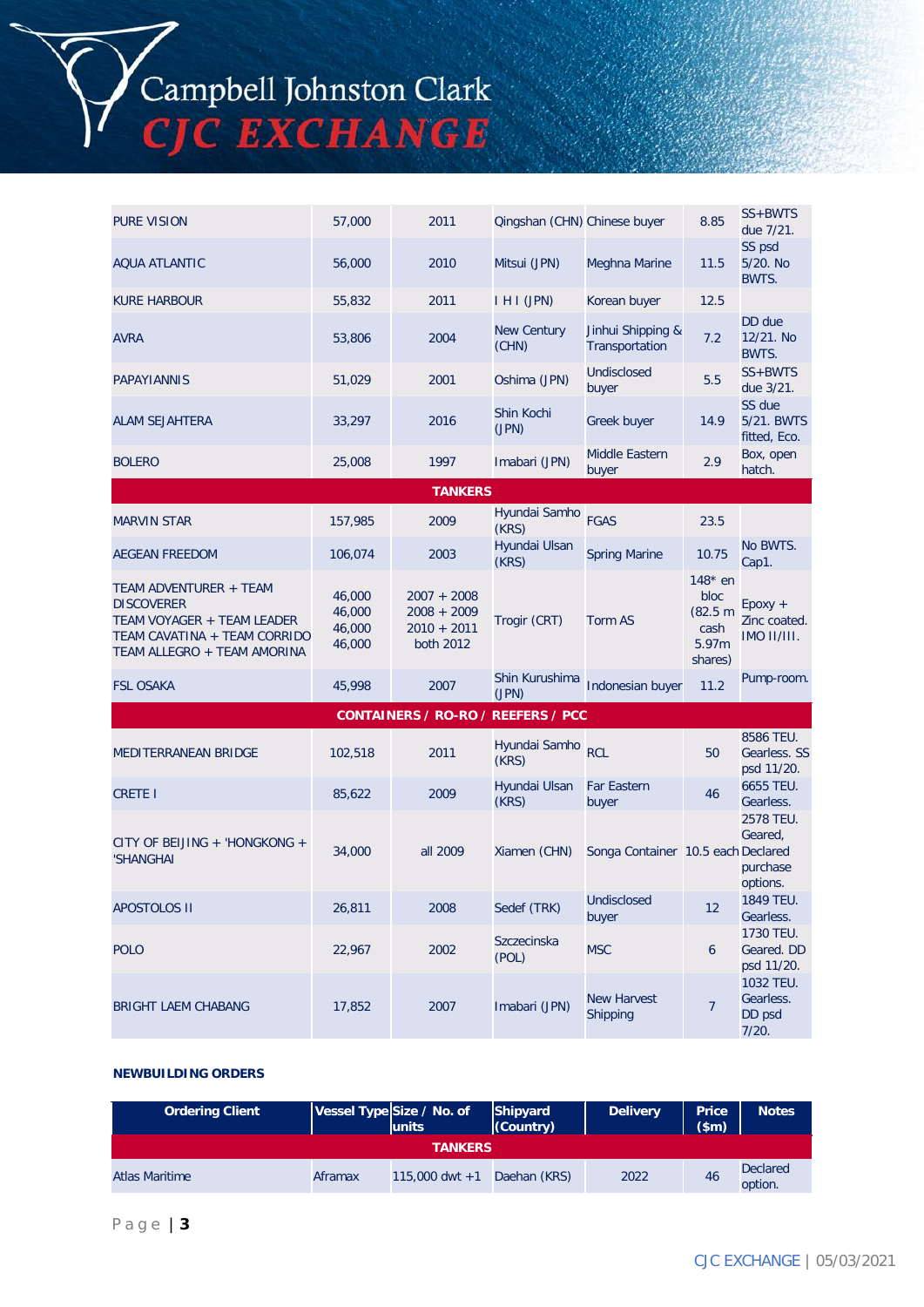## Campbell Johnston Clark<br>CJC EXCHANGE

| Raffles Shipping Group  | <b>MR</b>     | $50,000$ dwt +1                      | Penglai Jinglu<br>(CHN)     | 2022          |      | <b>Declared</b><br>option.                                         |
|-------------------------|---------------|--------------------------------------|-----------------------------|---------------|------|--------------------------------------------------------------------|
|                         |               | <b>GENERAL CARGO / MULTI PURPOSE</b> |                             |               |      |                                                                    |
| Mitsui Kinkai           | Tween         | 17,500 dwt x 3                       | Onomichi (JPN)              | $2022 - 2023$ |      | <b>EEDI Phase</b><br>III.                                          |
|                         |               | CONTAINERS / RO-RO / REEFER / PCC    |                             |               |      |                                                                    |
| Wan Hai Lines           |               | Containership 13,000 TEU x 6         | Hyundai HI<br>(KRS)         | 2023          |      | est. 110 LOI stage.                                                |
| Seaspan Corporation     | Containership | 11,800 TEU x<br>$6 + 4$              | Yangzijiang<br>(CHN)        | 2022-2023     | 90   | Against 10-<br>12 yrs TC to<br>Ocean<br><b>Network</b><br>Express. |
|                         |               | <b>GAS</b>                           |                             |               |      |                                                                    |
| Shenzhen Gas            | <b>LNG</b>    | 80,000 cbm x 1                       | Hudong<br>Zhonghua<br>(CHN) | 2023          | 140  | <b>GTT Mark</b><br><b>III flex</b>                                 |
| <b>Evalend Shipping</b> | <b>LPG</b>    | $40,000$ cbm $+2$                    | Hyundai Mipo<br>(KRS)       | 2023          | 45.5 | <b>Declared</b><br>options.                                        |

#### **Recycling Activity**

| <b>Vessel Name</b>                    | <b>BUILT</b>      | <b>DWT</b>          | <b>LWT</b> | <b>Delivery</b>   | <b>Price</b><br>$($/$ lwt $)$ | <b>Notes</b> |
|---------------------------------------|-------------------|---------------------|------------|-------------------|-------------------------------|--------------|
|                                       |                   | <b>VLOC</b>         |            |                   |                               |              |
| <b>SINOMERCHANT</b>                   | 1998 / Korea      | 322,457             | 37,479     | Sub Cont options  | 473                           |              |
| <b>SINOCARRIER</b>                    | 1992 / Japan      | 266,307             | 38,506     | Sub Cont options  | 478                           |              |
|                                       |                   | <b>BULK CARRIER</b> |            |                   |                               |              |
| <b>WINFRED</b>                        | 1994 / Japan      | 28,500              | 6,309      | <b>Bangladesh</b> |                               |              |
| <b>REFINED</b>                        | 1996 / China      | 28,494              | 7,349      | Bangladesh        |                               |              |
| <b>GENERAL DRY CARGO (HEAVY LIFT)</b> |                   |                     |            |                   |                               |              |
| <b>BALI SEA</b>                       | 1982 / Japan      | 22,268              | 12,073     | as-is USA         |                               |              |
|                                       |                   | <b>FPSO</b>         |            |                   |                               |              |
| PERISAI KAMELIA                       | 1980 /<br>Sweden  | 127,540             | 34,000     | as-is Maylaysia   |                               |              |
|                                       |                   | <b>TANKER</b>       |            |                   |                               |              |
| <b>MR NAUTILUS</b>                    | 1998 /<br>Croatia | 43,538              | 10.650     | Pakistan          | 465                           |              |
| <b>FORTUNE GLORY XLI</b>              | 1997 / Russia     | 33,540              | 10,222     | <b>Bangladesh</b> | 481                           |              |
| <b>FORMOSA EIGHT</b>                  | 1996 / Japan      | 35,621              | 8,010      | as-is Kaoshung    |                               |              |
| <b>ACE</b>                            | 1999 / China      | 43,716              | 9,360      | India             |                               |              |

### **Recycling Prices (US\$/LWT)**

|                                | <b>Bangladesh</b> | Pakistan | <b>India</b> | <b>Turkey</b> |
|--------------------------------|-------------------|----------|--------------|---------------|
| Tank/Cont/Ro-Ro/Capes/LPG/PCC  | 475/485           | 470/480  | 440/450      | 245/255       |
| Dry Cargo/Bulk/Tween/Gen Cargo | 455/475           | 455/475  | 430/440      | 240/250       |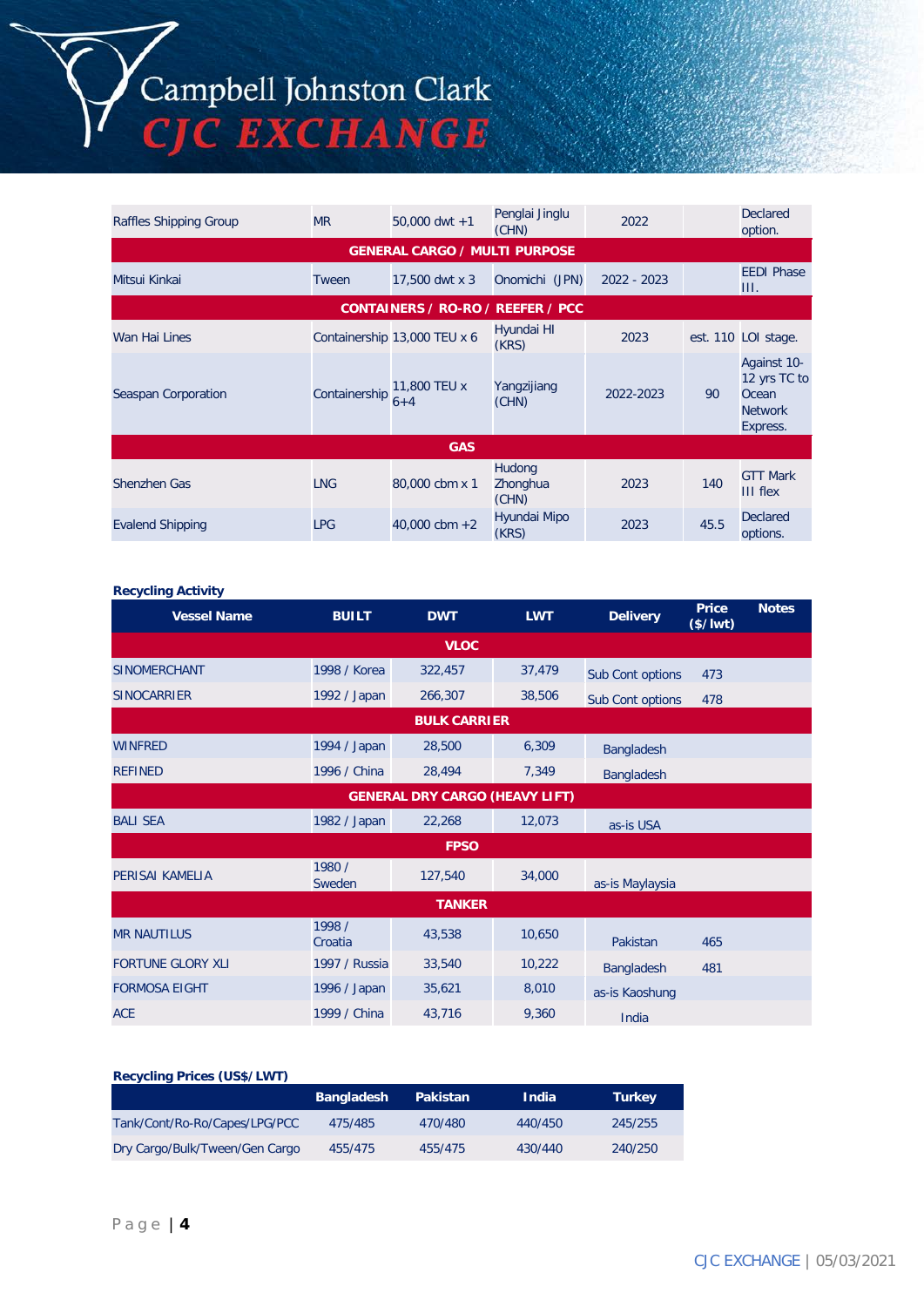| <b>Newbuild and Second Hand Values (\$ million)</b> |  | <b>Indices</b> |
|-----------------------------------------------------|--|----------------|
|                                                     |  |                |

|                            | <b>Newbuild</b>    | 5 Year Old | 10 Year Old |
|----------------------------|--------------------|------------|-------------|
| <b>Tankers</b>             |                    |            |             |
| <b>VLCC</b>                | 89                 | 66         | 46          |
| <b>SUEZMAX</b>             | 59                 | 43.5       | 28          |
| <b>AFRAMAX</b>             | 48                 | 33         | 21          |
| <b>MR</b>                  | 35                 | 27         | 18          |
| <b>Bulkers</b>             |                    |            |             |
| <b>CAPESIZE</b>            | $49.5^{\circ}$     | 28.5       | 21.5        |
| <b>KAMSARMAX / PANAMAX</b> | 27.5k <sup>^</sup> | 24.5       | 17k / 15.5k |
| ULTRAMAX / SUPRAMAX        | $25u^{\wedge}$     | 20.5u      | 14u / 12.5s |
| <b>HANDYSIZE</b>           | $23.75^{\circ}$    | 16         | 9.5         |
|                            |                    |            |             |

| <b>Indices</b>                                   |                 |
|--------------------------------------------------|-----------------|
|                                                  | C.O.B<br>Friday |
| BDI                                              | 1829            |
| \$/Yen                                           | 108.45          |
| <b>VLCC</b><br><b>AG/East</b><br><b>TD3 (WS)</b> | 28              |
|                                                  |                 |

 $^{\wedge}$  = Chinese price (otherwise based upon Japanese / Korean country of build)

This report has been produced for general information and is not a replacement for specific advice. While the market information is believed to be reasonably accurate, it is by its nature subject to limited audits and validations. No responsibility can be accepted for any errors or any consequences arising therefrom. No part of the report may be reproduced or circulated without our prior written approval. © E.A. Gibson Shipbrokers Ltd 2020.

### CJC Market News



Campbell Johnston Clark (CJC) is a medium-sized international law firm advising on all aspects of the shipping sector, from ship finance to dry shipping and comprehensive casualty handling, and all that happens in between. Today, we Campbell Johnston Clark have offices in London, Newcastle, Singapore and Miami.

### **Black Sea Commodities Ltd v. Lemarc Agromond Pte Ltd [2021] EWHC 287 (Comm)**



The case arose out of negotiations for a potential sale contract between Lemarc Agromond Pte Ltd (the "Buyer") and Black Sea Commodities Ltd (the "Seller").

Negotiations for a sale contract of Ukrainian corn were carried out between the Buyer and the Seller through a broker. As of 9 March, the parties had agreed on a number of important terms, including the identities of the Seller and Buyer, the quantity and the number of shipments. However, there were several other terms which were yet to be decided and were the subject of

negotiations up to 14 March. A number of drafts passed between the parties, each of which included the standard GAFTA arbitration clause. Neither party objected to the inclusion of this clause. Eventually,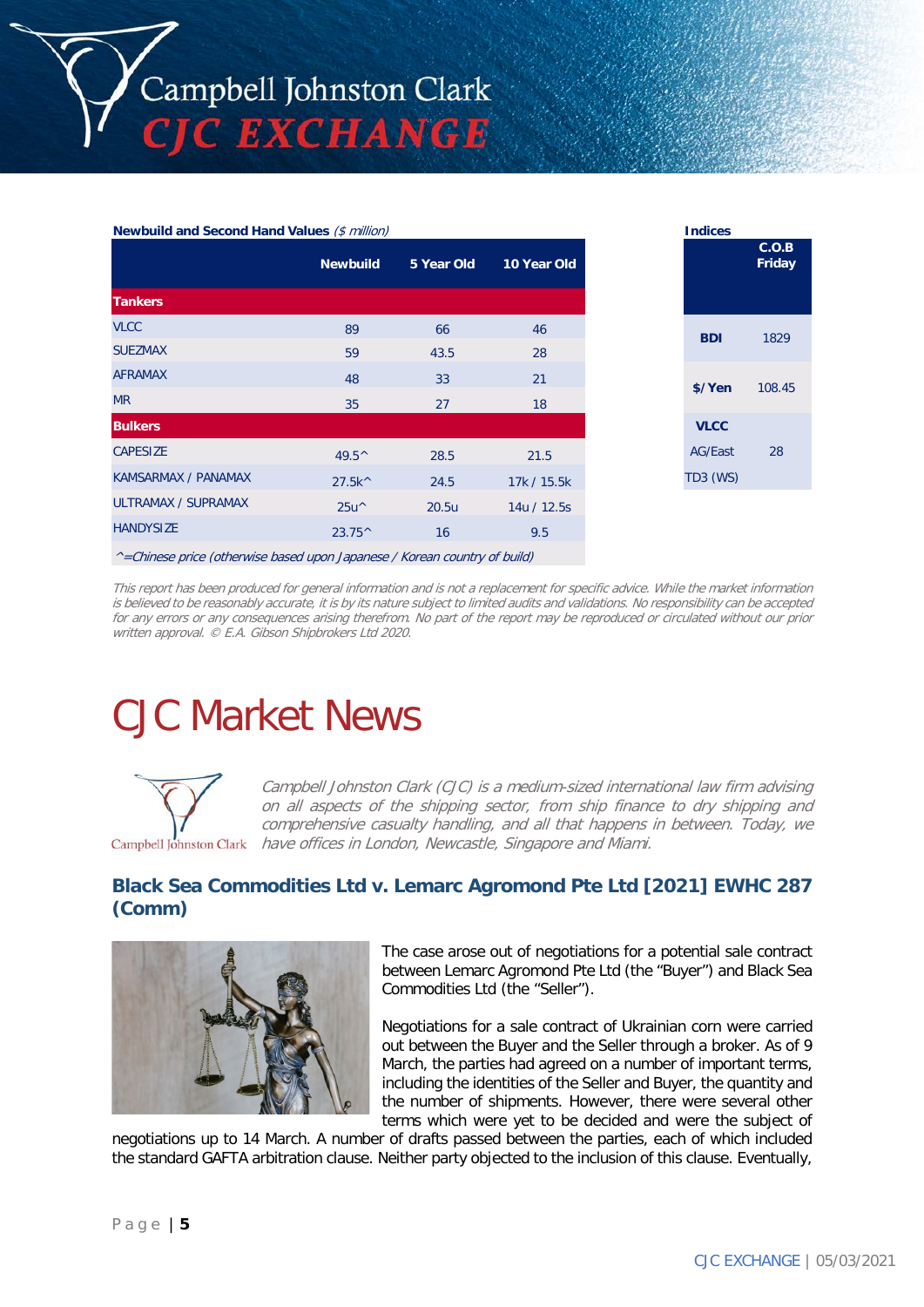

negotiations broke down and the Seller gave the Buyer an ultimatum of a date which could not be complied with and pulled out.

The Buyer commenced GAFTA arbitration proceedings, presumably on the basis that a binding contract had come into existence and been repudiated by the Seller and obtained an award in the Buyer's favour on jurisdiction, liability and quantum.

The Seller appealed to the Court, arguing that the GAFTA tribunal had no jurisdiction, as there was no arbitration agreement between the parties. Although the Seller and the Buyer disagreed about whether a binding contract had ever been formed, the parties agreed that the Court need not make a ruling on this point, rather the Court needed only to decide if there was a binding arbitration agreement between the parties.

Sir Michael Burton GBE, sitting as a Judge of the High Court, allowed the Claimant's claims to succeed, setting aside both awards.

The Judge found that whatever had been agreed when the parties were initially negotiating, no arbitration agreement had been settled upon. The Judge rejected an argument raised by the Defendant, that a GAFTA arbitration agreement should be implied into the parties' early agreement on the basis of an alleged custom. The alleged custom in question was argued to be that all trades concerning Ukrainian corn out of the Black Sea contain a GAFTA arbitration clause in the form set out in GAFTA form 49. The Judge found that there was not sufficient evidence to support the existence of the alleged custom, and so he rejected the argument. He also indicated that he was not satisfied that an arbitration agreement constituted as an implied term via the effect of a custom would comply with section 6(2) of the Arbitration Act 1996 in any event.

The Judge also rejected an argument that an arbitration agreement had come into existence passively during the later negotiation between the parties of full long form contract terms. The argument had been that because the arbitration agreement in those long form contracts had not been challenged during the negotiation of the draft terms (other terms being challenged and negotiated), it should be viewed as having been agreed to, and having become binding on the parties for the resolution of disputes about the very existence / conclusion of the contract ab initio (which was the substantive dispute between the parties). The Judge held THAT this argument was contrary both to authority in a case in which the parties' consensus ad idem itself was under challenge, and to the general principles of offer and acceptance.

### **Iran 'Linked' to Oil Spill Off Israeli Coast**



Israel has lambasted Iran for environmental terrorism, linking the country to a recent oil spill in Israeli waters and causing major ecological damage.

On Wednesday, Environmental Protection Minister Gila Gamliel announced that investigators had identified the suspect vessel as Panama-flagged Aframax Emerald, which had allegedly deliberately released the pollution between the 1st and 2nd of February, with the pollution drifting onto Israeli shores by the 17th

of February.

The vessel set sail from the Persian Gulf, heading for the Suez Canal, and exited the northern end on 1st February before going dark and reappearing off the coast of Syria on 3rd February, AIS data shows. On 13th February, the vessel set off to return to the Persian Gulf via the canal. As of 3rd March, the Emerald was anchored at a position between Kuwait and Iran.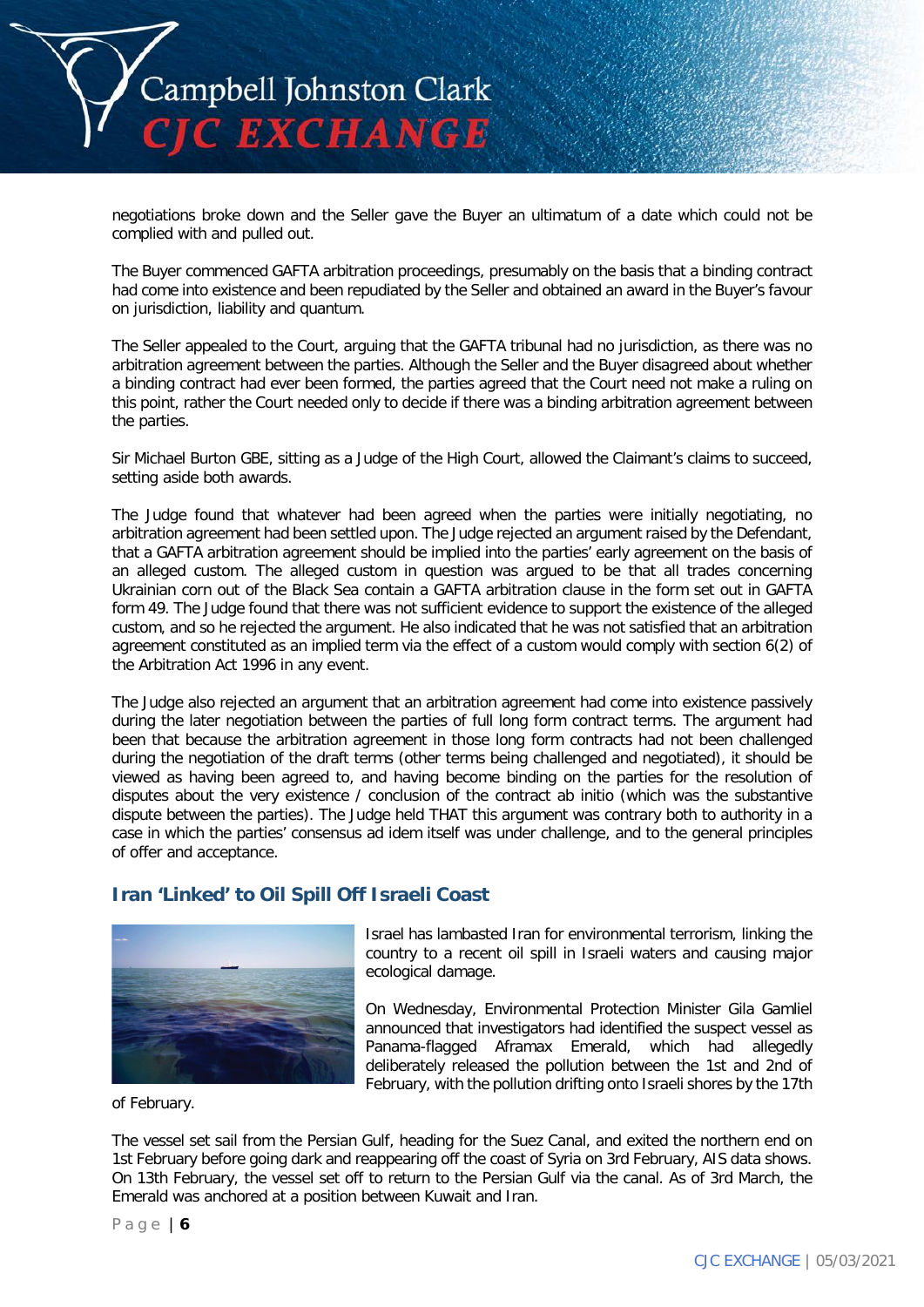

Gamliel has asserted that the vessel was carrying Iranian crude to Syria, and Iran has been known to make regular shipments to the country, in violation of US and UN sanctions.

By deliberately dumping crude within Israel's EEZ, Iran has waged environmental terrorism says Gamliel. The oil spill has blackened beaches along Israel's coast as well as in Lebanon and the Gaza Strip, with environmental groups calling it an ecological disaster which may take years to clean up.

### **Asia Suffers Food Supply Concerns as Container Shortage Continues**



The global food supply chain is being hindered as a result of severe shortage of both dry and reefer containers. A recent article by the Hindu Business Line reported that perishables such as meat are laying idle in India due to delays in shipment. On a similar note, in China, many consumer goods are being delayed at ports as traders not only have to deal with the shortage, but also the consequent rising freight prices.

Experts believe that the shortage is due to a rise in exports from China last year in the middle of the

pandemic. Due to this surge, increased regulations, as well as a shortage of manpower at global ports, congestion was faced at almost all major ports. This led to delays in containers being off-loaded and also in being returned. Indeed, it is now reported that shipping perishables from India to Thailand can in some cases take over a month, where before it had taken around two weeks.

The lack of workers due to restrictions in movement have also hampered the return of containers to their export location. It is reported that there are a considerable number of empty containers laying idle in Europe, America and Australia. For this reason, it is especially the lines out of Asia that are being affected. Economically, traders are also experiencing very high freight prices which are affecting their ability to ship goods and negating any upside experienced during the height of the pandemic last year when exports were surging out of Asia.

Prices of new containers have also risen as a result of this which further aggravates the situation. Experts expect this situation to continue all the way into the summer. **Gulf of Guinea Sees Surge in Violent Abduction of Seafarers**



A recent report released by consultancy firm, Dryad, reveals that piracy is worsening in West Africa, with 132 security and maritime crime incidents reported in the Gulf of Guinea in 2020 alone.

The surge in robberies, kidnappings and hijackings is believed to be partly fuelled by the ongoing COVID-19 pandemic which has overwhelmed the majority of coastal states in West Africa. Not only is the region dealing with the effects of the global pandemic, but this is coupled with severe economic and societal instability, and extreme levels of corruption.

Statistics show that the Gulf of Guinea saw a total of 136 seafarers abducted in 2020, with the violent use of guns reported in more than 80% of kidnappings. At the beginning of 2020, four naval officers were killed and three crew members kidnapped after pirates raided the 3,500-dwt dredger Ambika (built 1979) near the mouth of the Ramos River in Nigeria.